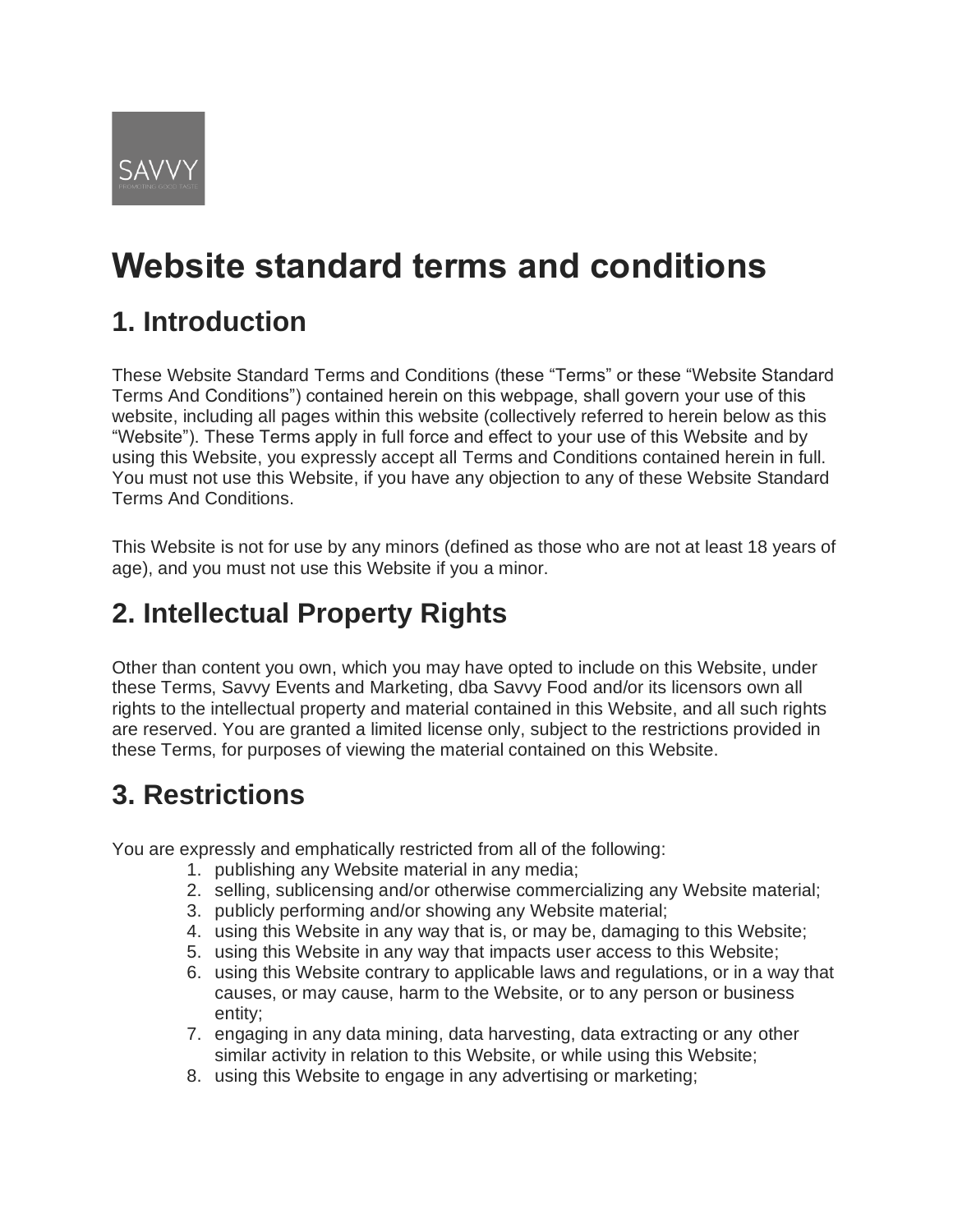Certain areas of this Website are restricted from access by you and Savvy Events and Marketing, dba Savvy Food may further restrict access by you to any areas of this Website, at any time, in its sole and absolute discretion. Any user ID and password you may have for this Website are confidential and you must maintain confidentiality of such information.

### **4. Your Content**

In these Website Standard Terms and Conditions, "Your Content" shall mean any audio, video, text, images or other material you choose to display on this Website. With respect to Your Content, by displaying it, you grant Savvy Events and Marketing, dba Savvy Food a non-exclusive, worldwide, irrevocable, royalty-free, sublicensable license to use, reproduce, adapt, publish, translate and distribute it in any and all media.

Your Content must be your own and must not be infringing on any third party's rights. Savvy Events and Marketing, dba Savvy Food reserves the right to remove any of Your Content from this Website at any time, and for any reason, without notice.

### **5. No warranties**

This Website is provided "as is," with all faults, and Savvy Events and Marketing, dba Savvy Food makes no express or implied representations or warranties, of any kind related to this Website or the materials contained on this Website. Additionally, nothing contained on this Website shall be construed as providing consult or advice to you.

## **6. Limitation of liability**

In no event shall Savvy Events and Marketing, dba Savvy Food, nor any of its officers, directors and employees, be liable to you for anything arising out of or in any way connected with your use of this Website, whether such liability is under contract, tort or otherwise, and Savvy Events and Marketing, dba Savvy Food, including its officers, directors and employees shall not be liable for any indirect, consequential or special liability arising out of or in any way related to your use of this Website.

## **7. Indemnification**

You hereby indemnify to the fullest extent Savvy Events and Marketing, dba Savvy Food from and against any and all liabilities, costs, demands, causes of action, damages and expenses (including reasonable attorney's fees) arising out of or in any way related to your breach of any of the provisions of these Terms.

## **8. Severability**

If any provision of these Terms is found to be unenforceable or invalid under any applicable law, such unenforceability or invalidity shall not render these Terms unenforceable or invalid